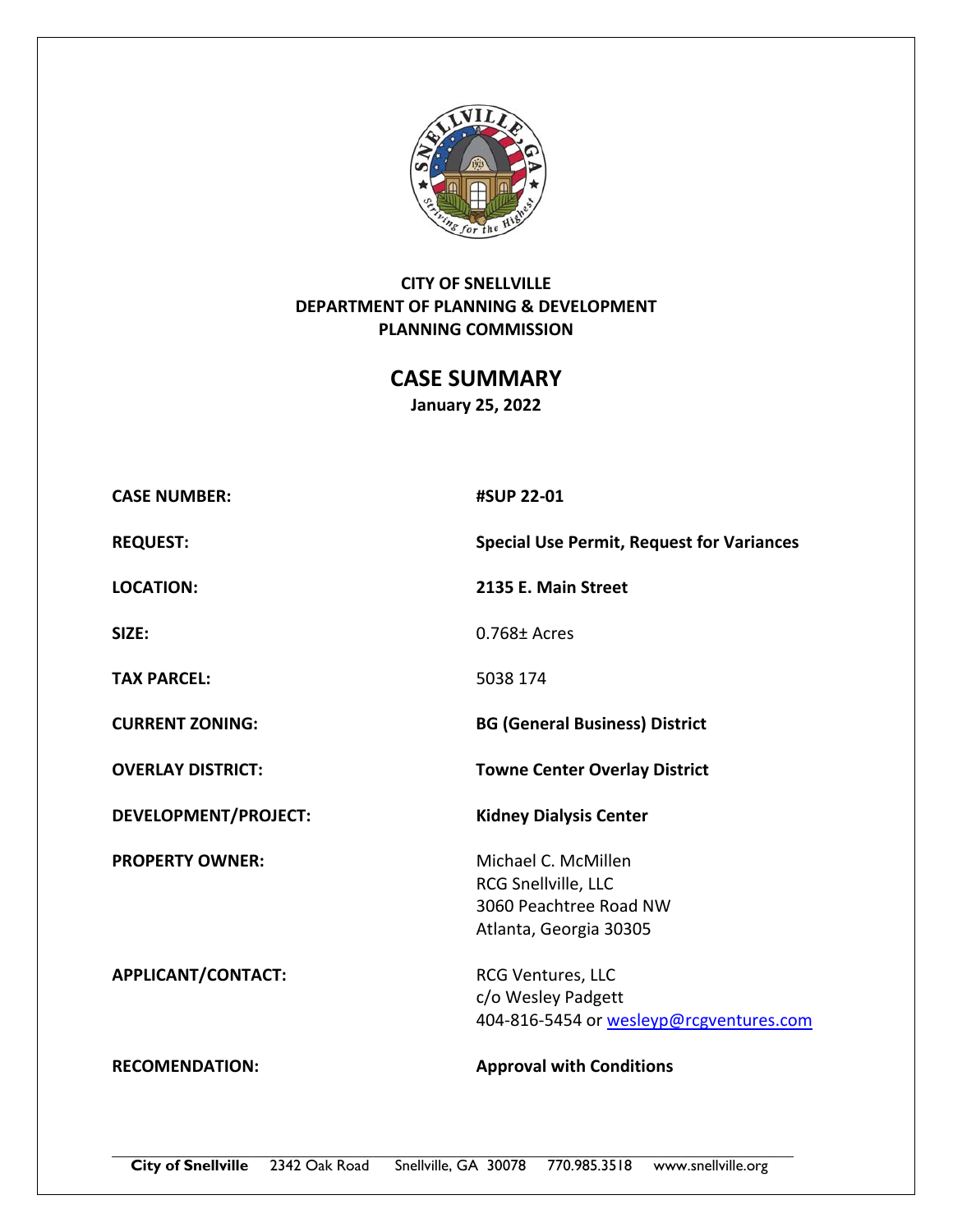

## **CITY OF SNELLVILLE DEPARTMENT OF PLANNING & DEVELOPMENT PLANNING COMMISSION**

# **CASE ANALYSIS**

**January 25, 2022** 

**TO: The Planning Commission** 

**MEETING DATE:**  January 25, 2022

**CASE NUMBER: #SUP 22‐01** 

**FROM: In the U.S. Islaming Contract Contract Contract Contract Contract Jason Thompson, Director** Department of Planning and Development

## **FINDINGS OF FACT:**

The Department of Planning and Development has received an application from Wesley Padgett representing RCG Ventures, LLC (applicant) and RCG Snellville, LLC (property owner) requesting Special Use Permit approval to allow a Kidney Dialysis Center for a 0.768± acre site located on the north side of E. Main Street opposite its intersection with Governors Walk Boulevard, a privately maintained street, 2135 E. Main Street, Snellville.

The end user of the proposed development, DaVita Snellville Dialysis, currently operates under a long-term lease within the Snellville Oaks Shopping Center. The applicant intends to subdivide the subject site from the 15.99± Snellville Oaks parent tract in order to develop the outparcel as a stand‐alone project. The tract is currently undeveloped, most likely cleared and graded at the time the shopping center was originally developed in 1992. The existing freestanding pylon sign for the overall shopping center is located on the subject site.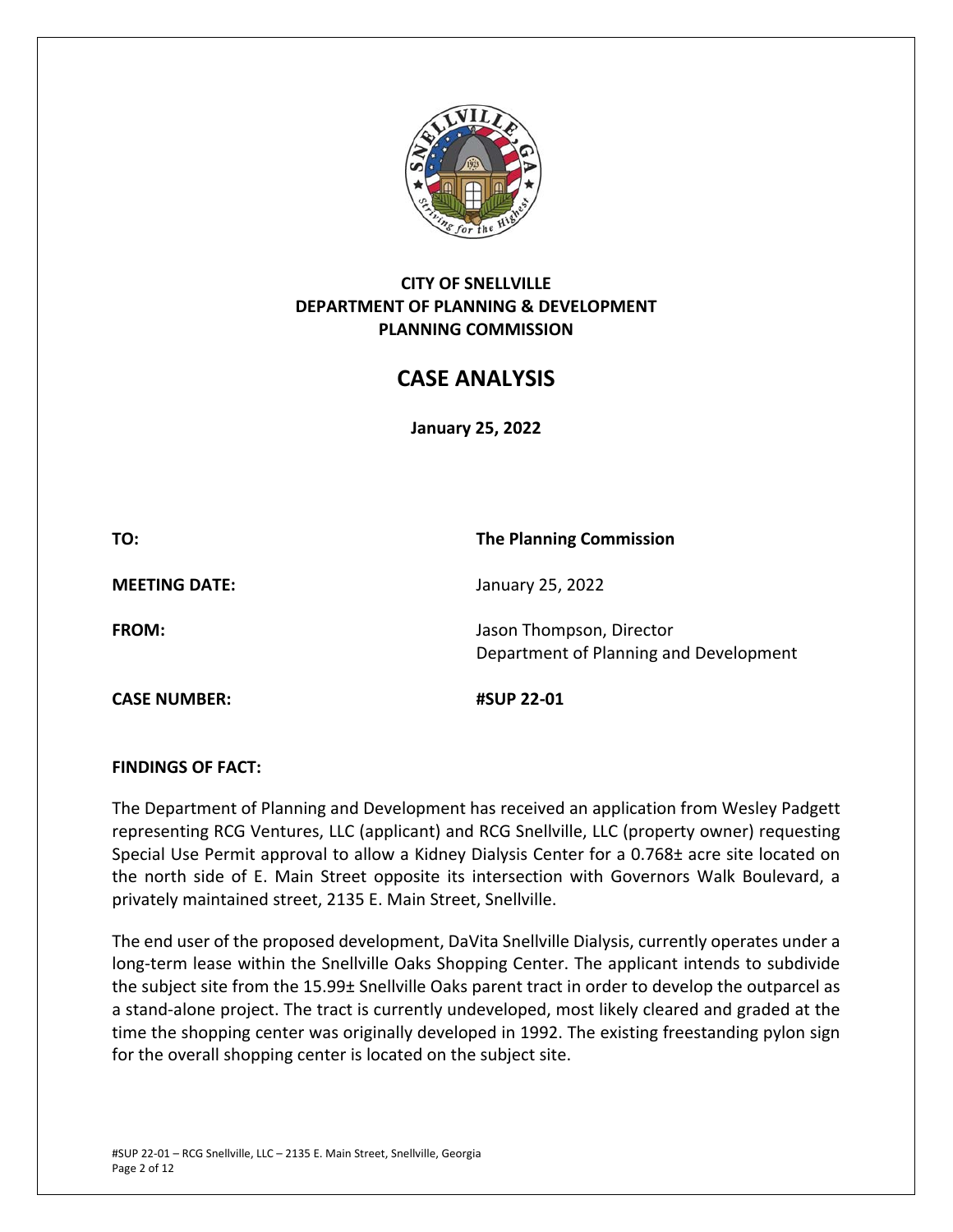#### **REQUEST:**

This Special Use Permit request is to facilitate the development of a Kidney Dialysis Center. An amendment to the Snellville Unified Development Ordinance (UDO), which was adopted in October of 2020, differentiated between different types of medical uses. The prior adopted UDO use table listed most medical office uses in one category.

Although at the time of drafting of the Staff Report, the current UDO prohibits Kidney Dialysis Centers within the TCO (Towne Center Overlay) District. However, Planning Department staff have prepared a text amendment (case #UDO 22-01) to the UDO which includes an amendment to the Use Table, to allow kidney dialysis centers in the TCO District with Special Use Permit approval by the Mayor and Council.

The applicant is also requesting variances from the UDO for setback reduction, sidewalk reduction, entrance fronting street requirement, and building fenestration requirements.

#### **FUTURE LAND USE CATEGORIES AND CORRESPONDING ZONING DISTRICTS:**

The property currently lies within the Towne Center future land use category and is within the BG (Business General) zoning district. No changes to the future land use category or zoning district are requested.

#### **SNELLVILLE 2040 COMPREHENSIVE PLAN RECOMMENDATION**

The property is located near the eastern limits of the Towne Center Character Area on the 2040 Comprehensive Plan Future Development Map (shown to the right in maroon).

The Towne Center character area is characterized as *"the center of Snellville and includes a mix of civic, retail, office, and educational uses, as well as the Snellville Historical Cemetery. Having developed in the age of the automobile, its current form is low density and suburban in nature, unlike traditional downtowns, which are more pedestrian friendly.* 



*The City has taken steps to begin developing a true, walkable center with the construction of City Hall, the Towne Green, the Snellville Senior Center, and several streetscape projects. Plans are underway to construct a new library, city market, green and parking garage just a block away. There are several large, undeveloped parcels in the area, as well as shopping centers with oversized parking lots with potential for redevelopment. Elected officials and city staff are focused on identifying private development partners to bring in more compact, mixed use development typical of a traditional downtown."*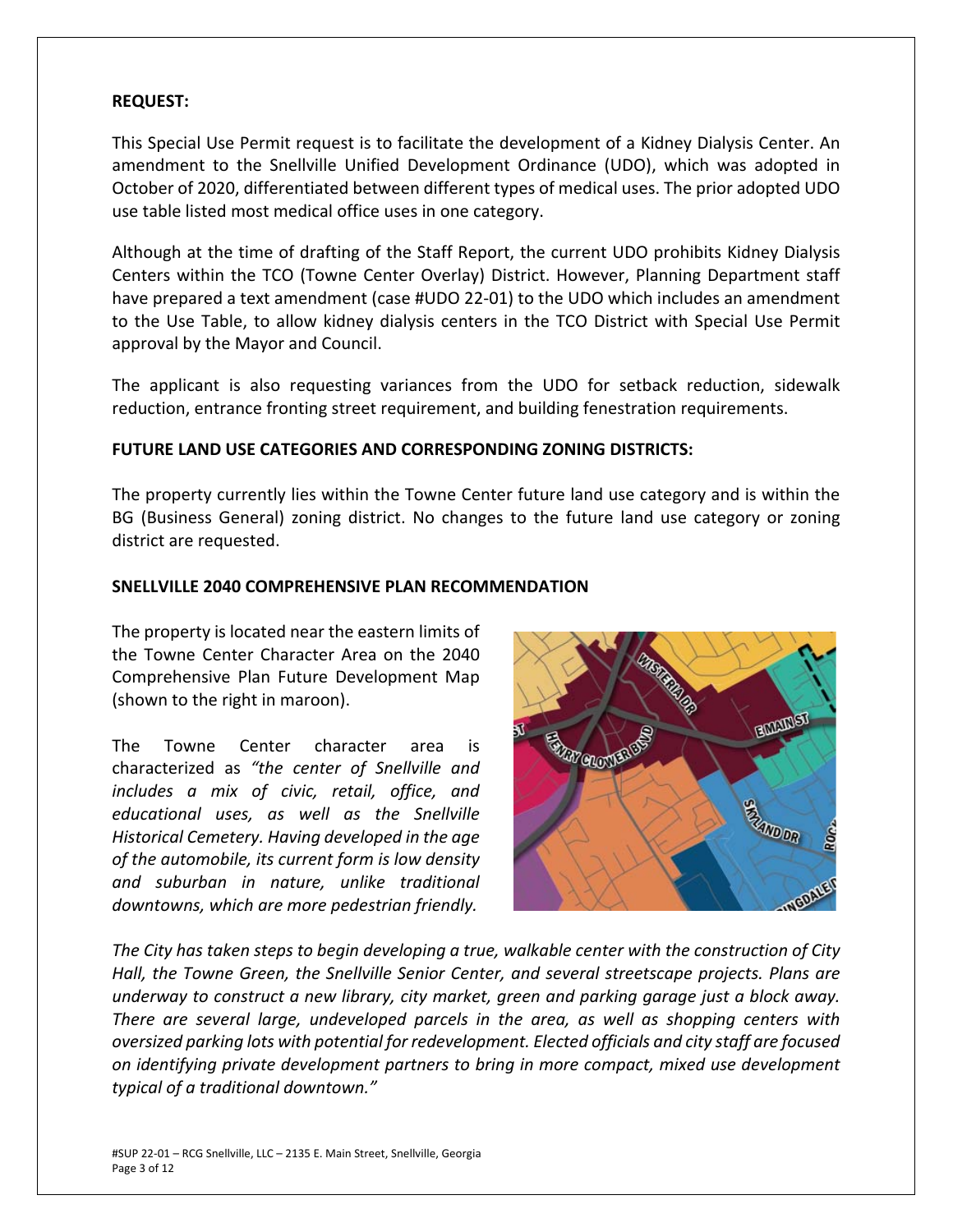The predominate land uses include public/civic, commercial/retail, office/professional, medium density residential, and high density residential.

The vision for the character area is:

*"A vibrant downtown that includes residences, offices, restaurants, small‐scale shops, educational and cultural facilities, and entertainment venues‐it is the focal point of the community and the destination for dining, shopping and cultural pursuits. There is a variety of housing available to meet the needs of multiple generations, as well as an interconnected system of parks and greenways for people to gather and exercise. Streets are designed with generous spaces for pedestrians, cyclists, and transit riders and buildings are oriented to face the streets. Pedestrians can safely access the Towne Center when crossing major roads. Lighting, landscaping, and art create a welcoming environment."*

Key Implementation Strategies for the character area include the following;

- Implement the Towne Center Livable Centers Initiative (LCI) Plan
- Actively promote redevelopment through the Downtown Development Authority to assemble parcels and attract quality development partners
- Focus on redeveloping a core, active block with a mix of uses and pedestrian‐oriented design on the block between Wisteria Drive, North Road, Oak Road, and Clower Street to anchor surrounding redevelopment
- Work with Gwinnett County to relocate the library on Lenora Church Road to the Towne Center
- Create a new city market, actively recruit unique tenants, and identify a market operator partner
- Partner with private developers to build a new public-private parking garage
- Create a new public green as part of the library and city market development
- Design and construct a regional stormwater detention pond as an amenity and encourage green infrastructure to manage stormwater throughout the area
- As larger blocks redevelop, require the implementation of the spine roads proposed in the LCI plan and encourage the creation of new midblock streets throughout to create a more walkable, connected street network
- Implement the Greenway Master Plan, including the Phase I Towne Center Loop and connections to surrounding neighborhoods
- Complete remaining streetscape projects on Oak Road, North Road, and Wisteria Drive
- Enhance pedestrian crossings at the intersections of Oak Road with US 78 and SR 124, US 78 and Wisteria Drive, and US 78 and Henry Clower Boulevard
- Install traffic calming features like pedestrian crossing signs
- Install wayfinding signs
- Adopt simplified zoning and development regulations that encourage a mix of uses and pedestrian‐oriented design
- Focus higher density residential development here
- Encourage step down zoning as a transition from the Towne Center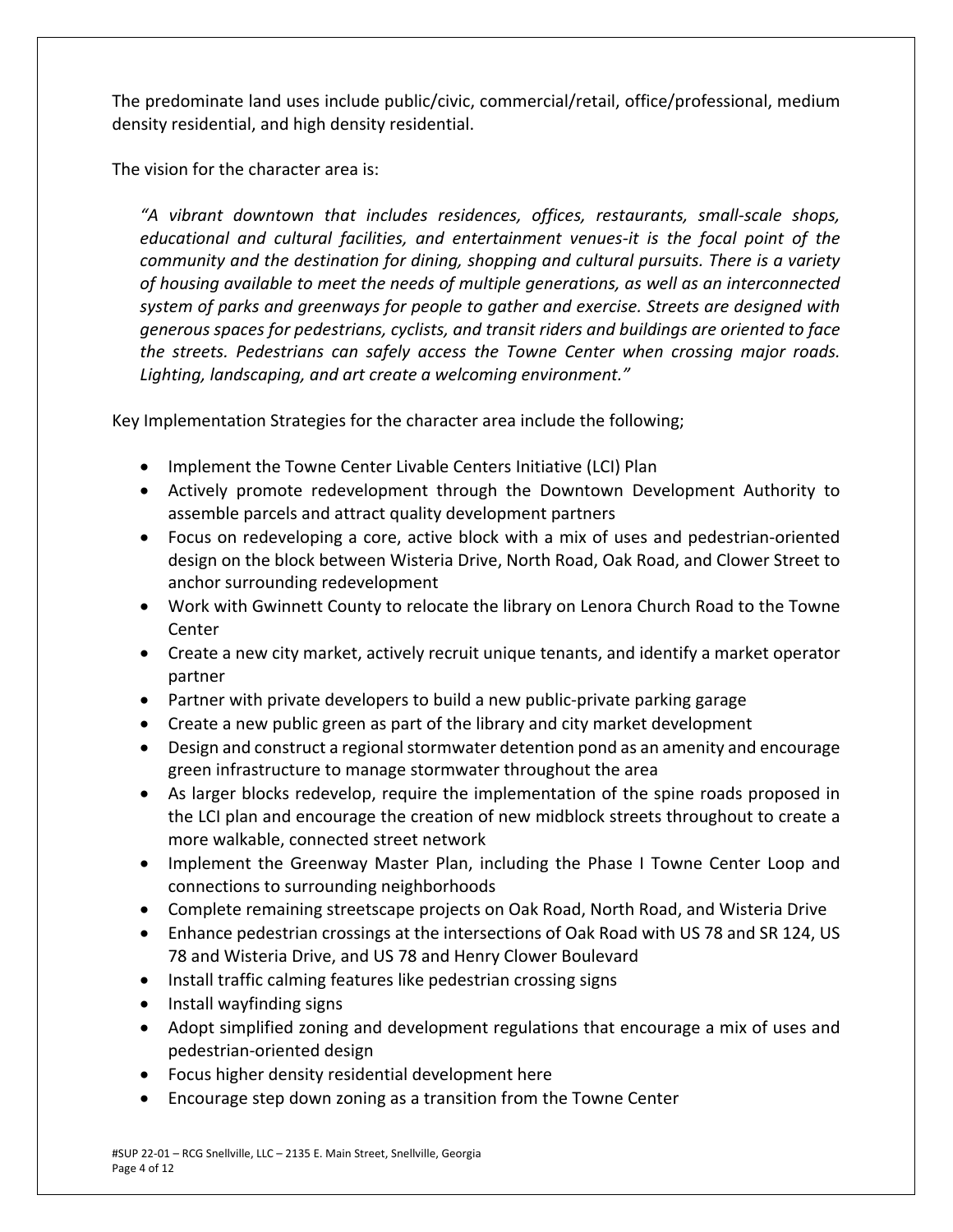- Continue to work with STAT to program community activities like the Farmers Market
- Apply for transportation project funding through the Atlanta Regional Commission's LCI grant program

#### **SITE PLAN ANALYSIS:**

The submitted zoning site plan sealed and dated 12‐09‐2021 shows the 0.768± acre total site and the proposed layout of a stand‐alone 8,200 sq. ft. Kidney Dialysis Center with a patient drop‐off canopy, associated parking and drives.

An existing nonconforming freestanding pylon sign serving the parent shopping center and is proposed to remain at its current location in the southwest corner of the site.

To allow the existing freestanding pylon sign to remain, the site plan indicates the building would be setback twenty (20) feet from the front property boundary/E. Main Street right-of-way and outside of the ten (10) foot maximum front building setback.

|                          | Minimum      | <b>Maximum</b> |  |
|--------------------------|--------------|----------------|--|
|                          | Setback      | Setback        |  |
| <b>Building Setback</b>  | (feet)       | (feet)         |  |
| Front Yard (street side) | Zero $(0)$   | Ten (10)       |  |
| Side Yard (interior)     | Zero $(0)$   | None           |  |
| Side Yard (street side)  | Zero (0)     | None           |  |
| <b>Rear Yard</b>         | Fifteen (15) | None           |  |

The site plan also indicates the building to be setback approximately twenty (20) feet from the lot line that runs along the curbline of the full-access *private street<sup>i</sup>* to the west.

The site plan does not show or account for any possible future right‐of‐way dedication or right‐ of-way improvements where adjacent to U.S. Hwy. 78 (E. Main Street); however, per UDO Sec. 401‐5.2.F (Improvements along State Highways):

*"For any development which abuts a State route or other right‐of‐way controlled by the State of Georgia, improvements to the roadway and the location and design of any street or driveway providing access from the State route must comply with the standards and requirements of Chapter 4 of GDOT's Driveway and Encroachment Control Manual. A permit for the proposed access or improvements must be approved by GDOT and incorporated into the construction drawings for the project before the issuance of a development permit."* 

Access to the site would be provided via the existing full‐access private street which serves as an access point to the Snellville Oaks shopping center, Autozone, NCG Cinema, and other commercial and retail uses in the center.

The existing private street onto U.S. Hwy. 78 (E. Main Street) is not signalized; however, there is a second full‐access private street to the west which is signalized.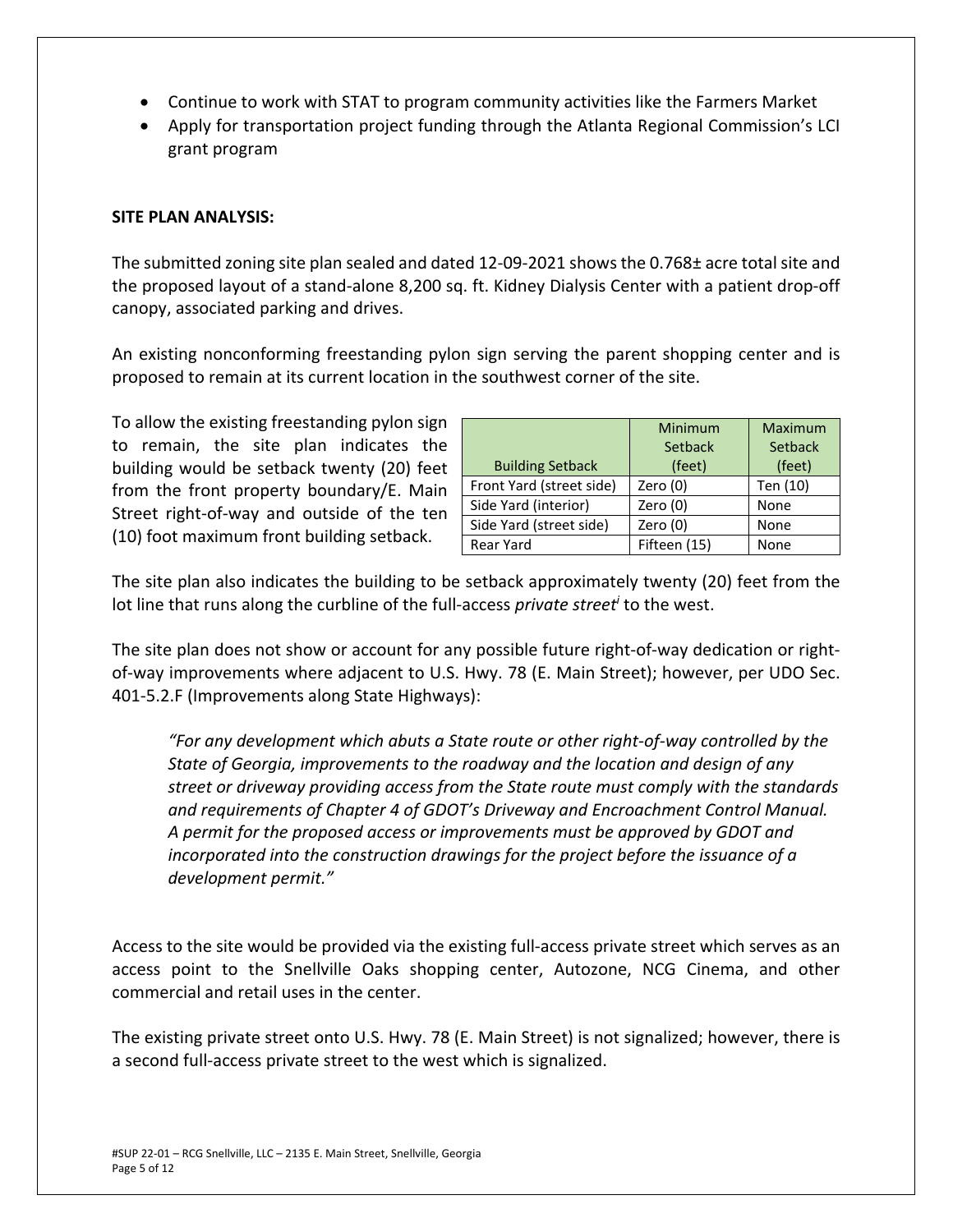

Because the front building setback indicated on the site plan is not in conformity with the requirements of the TCO District, the applicant is requesting a variance from the ten (10) foot maximum front yard setback requirement as described in the Variance Request and Analysis below.

The removal of six parking spaces would facilitate construction of the new interparcel access drive to the north of the subject site.

A ten (10) foot wide sidewalk with five (5) foot planter is required adjacent to U.S. Hwy. 78 (E. Main Street). The site plan indicates a deviation from this requirement in the location of the existing freestanding pole sign. The applicant requests a variance from the requirement as described in the Variance Request and Analysis below.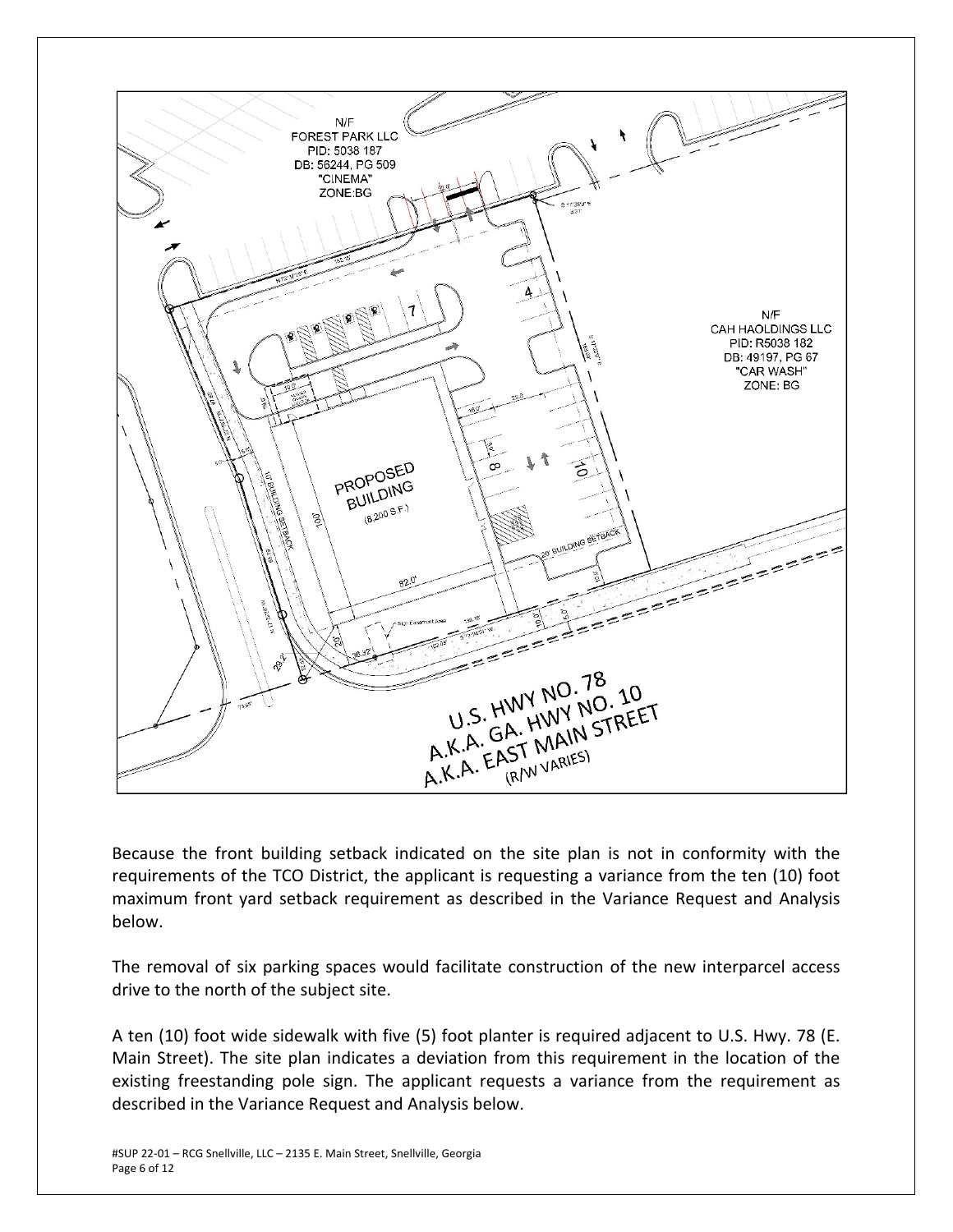The proposed sidewalk tapers from ten (10) feet down six (6) feet and continues along the private street adjacent to the western portion of the site while the planter remains five (5) feet in width in this area to allow for the planting of street trees and evergreen ground cover; decorative pedestrian lighting and other pedestrian amenities (bench, trash can, etc.).

Parking is provided along the eastern side of the building and in the rear of the building. Based on the size of the building, the minimum required parking spaces for the project would be seventeen (17) spaces. The site plan indicates four (4) handicap accessible spaces and twenty‐ five (25) regular spaces, for a total of twenty-nine (29) parking spaces would be provided, exceeding the requirement. Additionally, a delivery/loading space would be provided adjacent to the east side of the building. A parking lot landscape strip in accordance with Section 205‐1.13.C of the UDO will be required between E. Main Street and the proposed parking lot.

Primary pedestrian access to the building would be provided in the rear, adjacent to the patient drop‐off canopy. Additional pedestrian access is shown on the site plan to the side of the building adjacent the eastern parking. The UDO requires a building entrance facing the street for every seventy-five (75) feet of building façade to be connected to the street sidewalk with a minimum six (6) foot wide sidewalk. The applicant requests a variance from this requirement as detailed in the Variance Request and Analysis below.

The development will be required to connect to sanitary sewer, which is located on the parent shopping center tract, just north of the subject site. The site plan does not detail the proposed method(s) of stormwater management.

## **BUILDING ELEVATIONS:**

Building plans shall comply with the City's architectural design standards that regulate exterior wall finish materials, accent materials and exterior colors. The Director of Planning and Development may consider relief from these requirements through an administrative variance or if beyond the Director's scope of authority, variances may also considered by the Snellville Board of Zoning Appeals.

The applicant provided building elevations and states in the letter of intent that fenestration requirements cannot be met; however, the requirements outlined by the applicant do not match the requirements of the UDO which are as follows:

- Minimum fenestration = 30%
- $\bullet$  Maximum blank wall area = 40 feet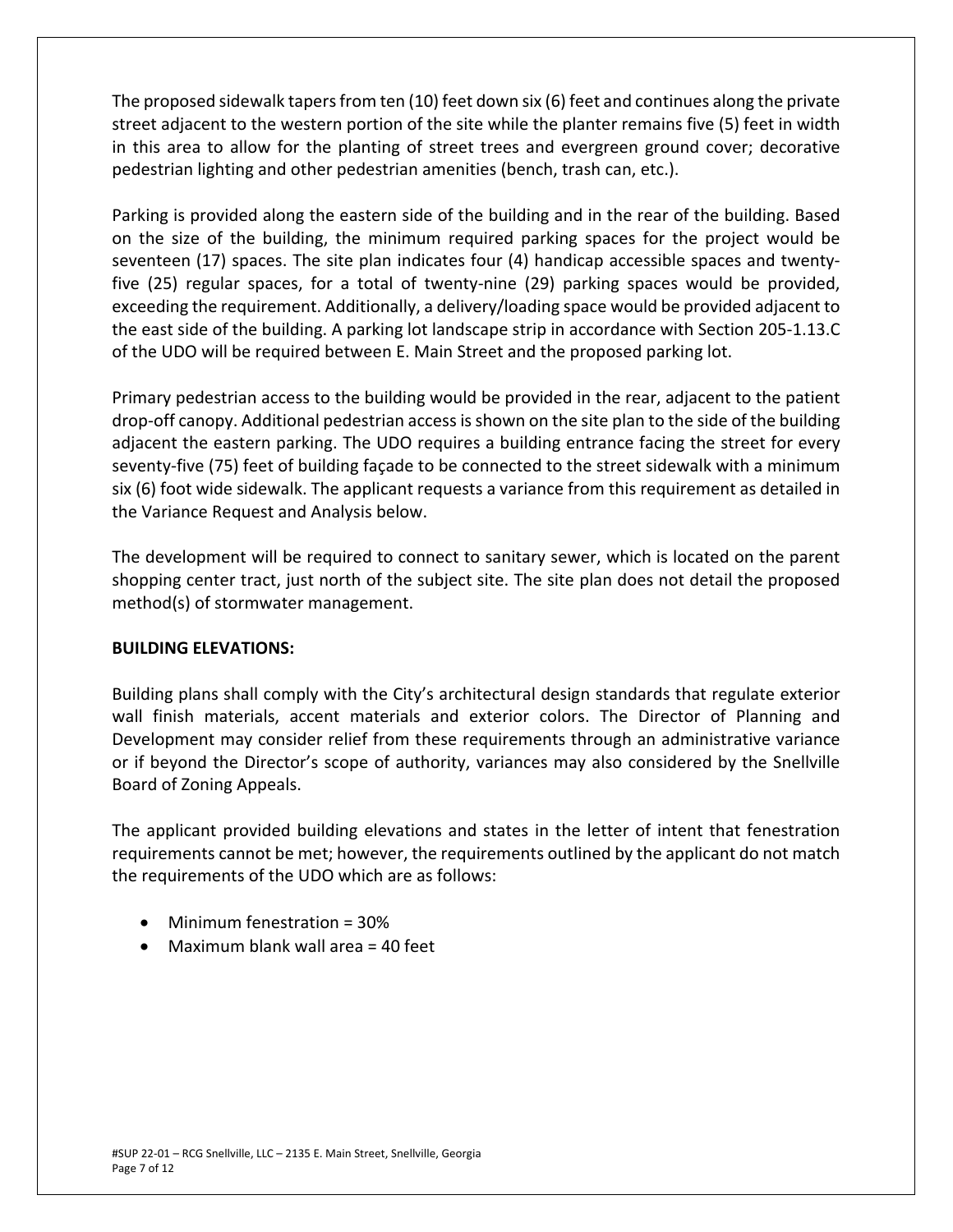

The applicant's letter of intent states that proposed fenestration would be 42.4%. While dimensions are not shown on the submitted building elevation, the site plan identifies the width of the building to be 82 feet. It appears as the proposed blank wall area may be less than 40 feet. A variance may not be required as the applicant has requested.

## **VARIANCE REQUEST AND ANALYSIS:**

Included in the application submittal, the applicant is requesting the following variances from the Unified Development Ordinance:

1. Applicant is requesting to increase the ten (10) foot maximum front yard building setback requirement to twenty 20) feet.

## UDO Sec. 205‐1.6.B.6 Space Limit Standards

*6. Maximum front yard: 10 ft.*

Variance Analysis: The applicant requests relief from the requirement due to the location of an existing nonconforming freestanding pylon sign that serves the parent tract retail shopping center.

Recommendation: The Planning Department understands the encumbrance the existing sign places on the development of this portion of the site; however, the existing sign does not meet current sign standards and a decision that would affect the life of a new building layout/design should not be based on the presence of a non‐conforming pylon sign.



Additionally, as shown on the site plan, the sign easement area appears to encroach into the existing right‐of‐way of U.S. Hwy. 78 (E. Main Street).

Because of these factors, the Department of Planning and Development recommends **DENIAL** of the variance request.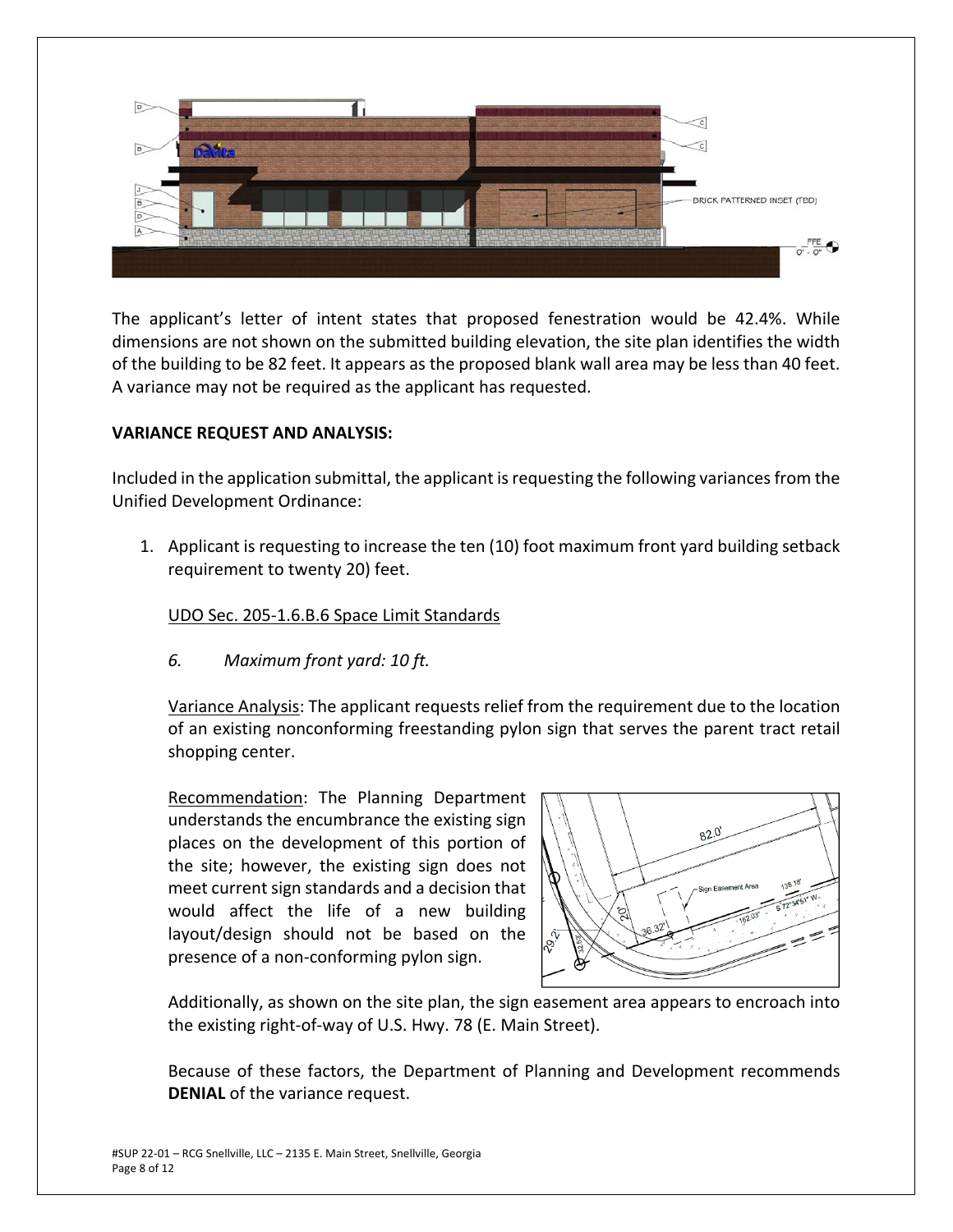2. Applicant is requesting to reduce the sidewalk width along U.S. Hwy. 78 (E. Main Street) from ten (10) feet to six (6) feet as shown on the site plan in the area of the existing sign easement.

#### UDO Sec. 401‐4.1. Streetscapes Required:

#### A. General

1. All streetscapes that are required or installed must conform to Table 401-4.2.

| <b>Street Type and</b>                                                           | Zoning &<br><b>Overlay District</b>             | <b>Development Type</b>        | Planter      | Sidewalk     |
|----------------------------------------------------------------------------------|-------------------------------------------------|--------------------------------|--------------|--------------|
| Local                                                                            | All districts<br>except TC-R, TC-<br>MU, NR, MU | Residential<br>Subdivision     | 5 ft. min.   | 4 ft. min.   |
| Local                                                                            | TC-R, NR, MU                                    | All development types          | 5 ft. min.   | 6 ft. min.   |
| Local                                                                            | TC-MU, TCO                                      | All development types          | 5 ft. min.   | 10 ft. min.  |
| Principal Arterial, Major<br>Arterial, Minor Arterial,<br><b>Major Collector</b> | All districts<br>except TC-R, TC-<br>MU, MU     | All development types          | 5 ft. min.   | 6 ft. min.   |
| Principal Arterial, Major<br>Arterial, Minor Arterial,<br><b>Major Collector</b> | TC-R, TC-MU,<br>TCO, MU                         | All development types          | $5$ ft. min. | 10 ft. min.  |
| Alley                                                                            | All districts                                   | All other development<br>types | Not required | Not required |

#### Table 401-4.2. Streetscape Table

Variance Analysis: Included in the proposed #UDO 22‐01 text amendment is the addition of the TCO District to Table 401‐4.2 (Streetscape Table), requiring a minimum ten (10) feet wide sidewalk and associated five (5) feet wide planter strip where adjacent to roadways classified as Principal Arterial, in this case U.S. Highway 78.

Recommendation: The Planning Department recommends **DENIAL** of the variance for that potion of ten (10) feet wide sidewalk that requires a reduction due to the sign easement area for the existing shopping center pylon sign.

3. Applicant is requesting a variance from the fenestration requirements for a 'Shopfront' building.

## UDO Sec. 201‐2.10. Shopfront:

See Chart B. Specific Standards copied below.

Variance Analysis: The applicant states in the letter of intent, that fenestration cannot be installed every twenty (20) feet of the street facing façade due to the location of the equipment and plumbing. The applicant also states the provided fenestration is 42.4%. Fenestration requirements for properties located on a State Route is a minimum of 30% and a maximum of forty (40) linear feet of blank wall area. Based on the elevation provided, the proposed building may meet the requirements.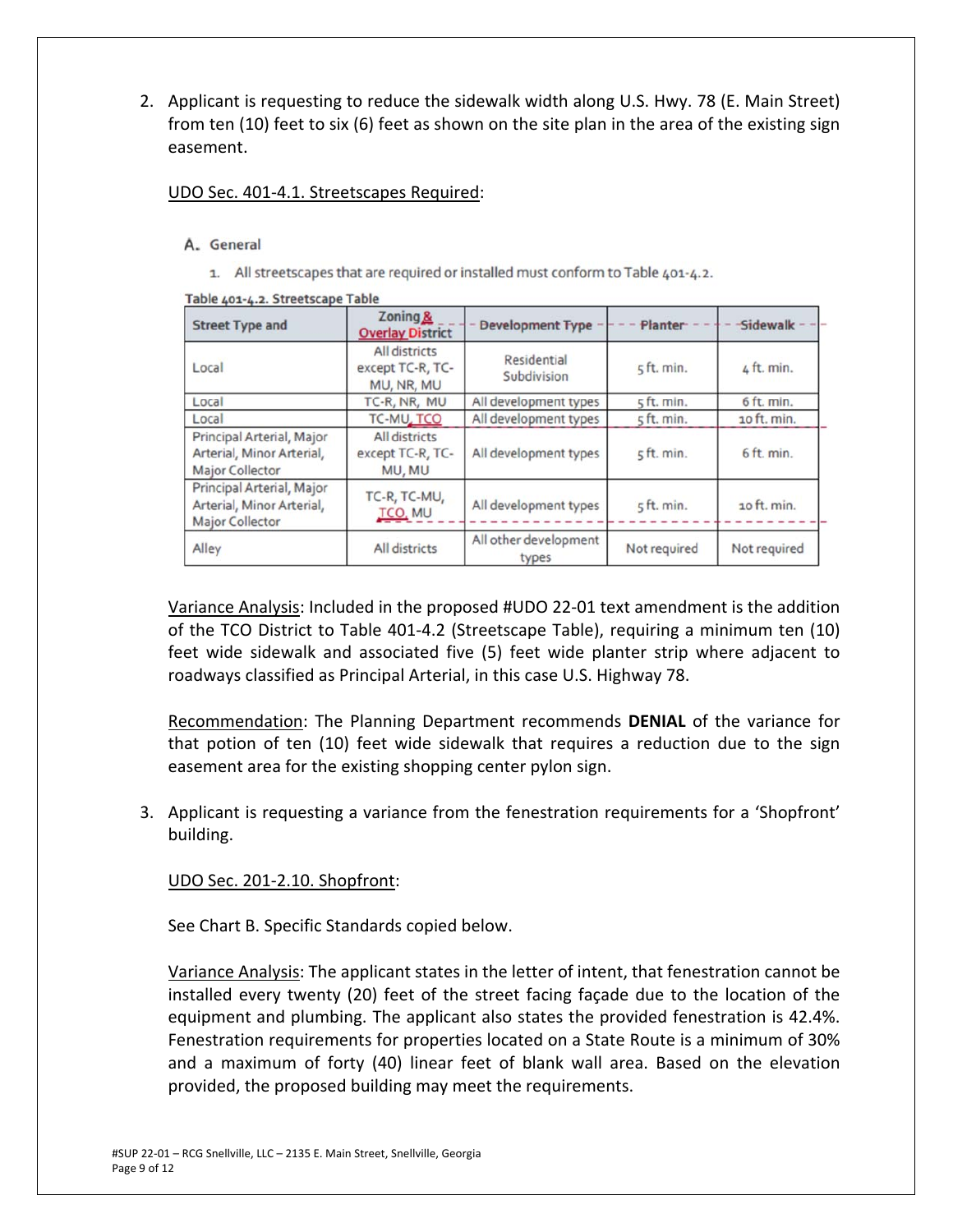Recommendation: Based on the information provided by the applicant, the Planning Department staff does not believe a variance is necessary and therefore recommends **DENIAL** of the request.

4. Applicant is requesting a variance from the requirement that 'Shopfront' buildings provide a building entrance facing the street every seventy‐five (75) feet along with an associated six (6) foot sidewalk/walkway.

#### UDO Sec. 201‐2.10. Shopfront:

Variance Analysis: The applicant states in the letter of intent, the need for relief of the requirement that a pedestrian building entrance must front on the street is based on the building orientation constraints.

The applicant contends that the TCO District setback requirements, which limit the building location closer to the street, necessitates the covered customer entrance be positioned on the opposite side of the building. Furthermore, the proposed building entrance location diminishes potential locations for equipment specific to the service the proposed business provides.

Recommendation: The Planning Department staff recognizes the proposed business and subsequent architectural program accommodates a more automobile dependent client base.

The medical service industry is typically less pedestrian oriented than businesses typical of a downtown



#### **B.** Specific Standards

| <b>Site</b>                                                                                   |                                           |
|-----------------------------------------------------------------------------------------------|-------------------------------------------|
| Street facing façade length:                                                                  | 200 ft. max.                              |
| <b>Floor to Ceiling Height</b>                                                                |                                           |
| Ground floor:                                                                                 | 14 ft. min.                               |
| Other stories:                                                                                | 9 ft. min.                                |
| <b>Fenestration</b>                                                                           |                                           |
| Ground floor: State route/local<br>street:                                                    | 30% min./<br>70% min.                     |
| Blank wall area: State<br>route/local street:                                                 | 40 ft. max. /<br>20 ft. max.              |
| <b>Pedestrian Access</b>                                                                      |                                           |
| Entrance facing street:                                                                       | Required every<br>$75$ ft. of<br>frontage |
| Walkway width:                                                                                | 6 ft. min.                                |
| <b>Parking Location</b>                                                                       |                                           |
| No parking lot is allowed between the building<br>and the street, including within driveways. |                                           |

core. The project location adjacent to a Principal Arterial provides justification for leniency in regards to strict compliance of this requirement. The Department of Planning and Development recommends **APPROVAL** of the requested variance.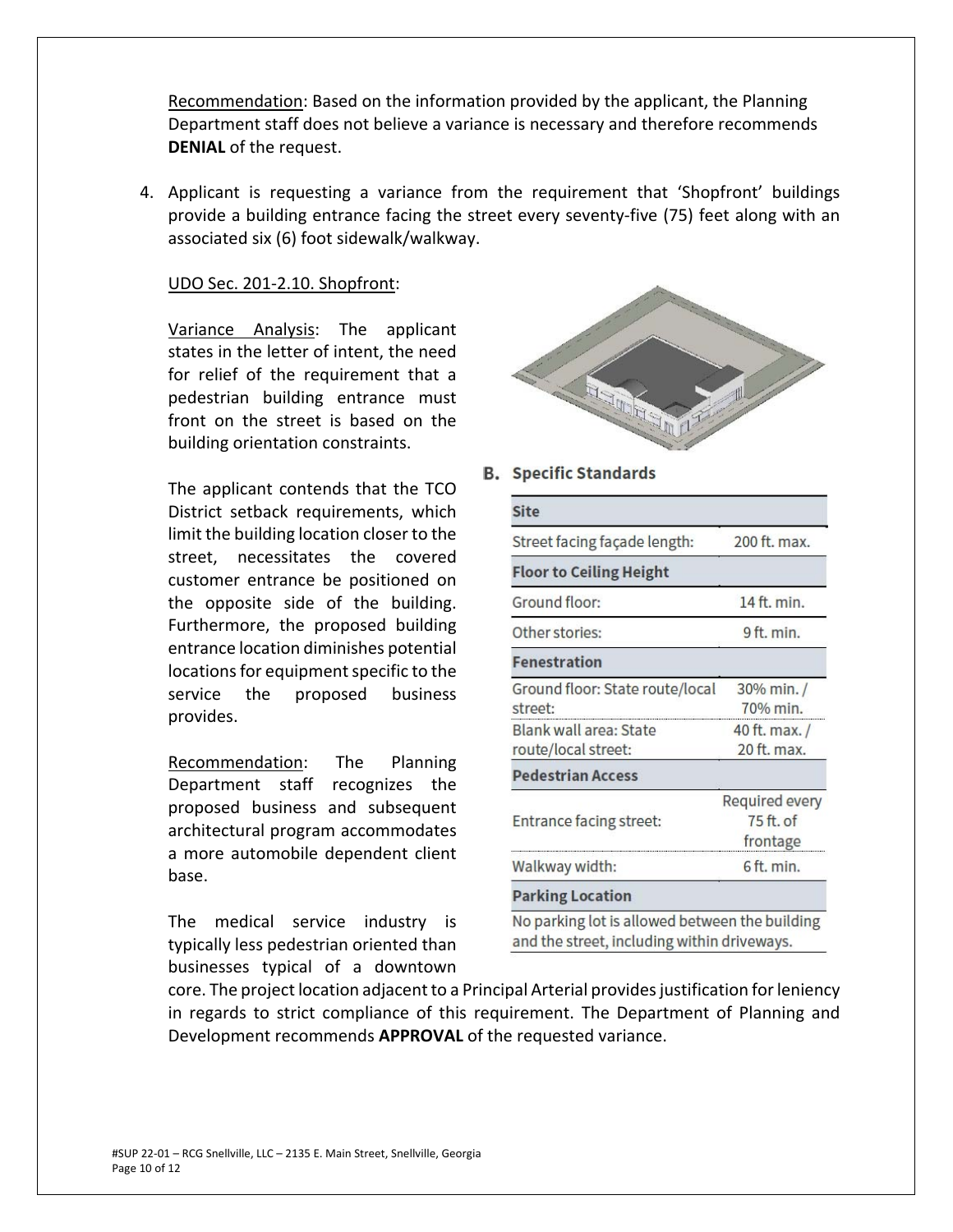## **CONCLUSION and STAFF RECOMMENDATION:**

In conclusion, the requested Special Use Permit for a Kidney Dialysis Center in the Towne Center Overlay District is supported by the City's Comprehensive Plan and consistent with the commercial‐retail developments that currently exist along the U.S. Hwy. 78 commercial corridor, the Department of Planning and Development recommends the following actions:

- A. **Approval** of #SUP 22‐01, Special Use Permit for a Kidney Dialysis Center in the Towne Center Overlay District.
- B. **Denial** of the variance request from UDO Sec. 205‐1.6.B.6 to increase the ten (10) feet maximum front yard building setback requirement of shopfront building types to twenty (20) feet.
- C. **Denial** of the variance request from UDO Sec. 401‐4.1 to reduce the sidewalk width along U.S. Hwy. 78 (E. Main Street) from ten (10) feet to as shown on the site plan.
- D. **Approval** of the variance request from UDO Sec. 201-2.10 remove the requirement that 'Shopfront' building types must provide a building entrance facing the street every 75 feet along with an associated six (6) foot sidewalk/walkway.
- E. **Denial** of the variance request from UDO Sec. 201‐2.10 to reduce the fenestration requirements for the 'Shopfront' building type.

The recommendations above are subject to the attachment of the following recommended **Conditions:** 

- 1. The property shall be developed in accordance with the submitted zoning site plan entitled "Site Development Plans for RCG Ventures, LLC", sealed and dated 12‐09‐2021, with modifications permitted to meet conditions of zoning or State, County, and City regulations. Substantial variation from the conceptual rezoning site plan, as determined by the Director of Planning and Development will require Mayor and Council approval, after receiving recommendations by the Planning Department and Planning Commission.
- 2. Applicant shall be required to continue the streetscape requirements along the private street to the overall shopping center as shown on the submitted site plan with additional landscaping as required by the Unified Development Ordinance.
- 3. The development shall abide by all applicable standards of the Unified Development Ordinance, unless otherwise specified in these conditions or through approval of a variance by the Zoning Board of Appeals.
- 4. Inter-parcel access to be provided to the adjacent parcel to the north (R5038 187) as shown on the submitted site plan. Said connection and improvements to be completed